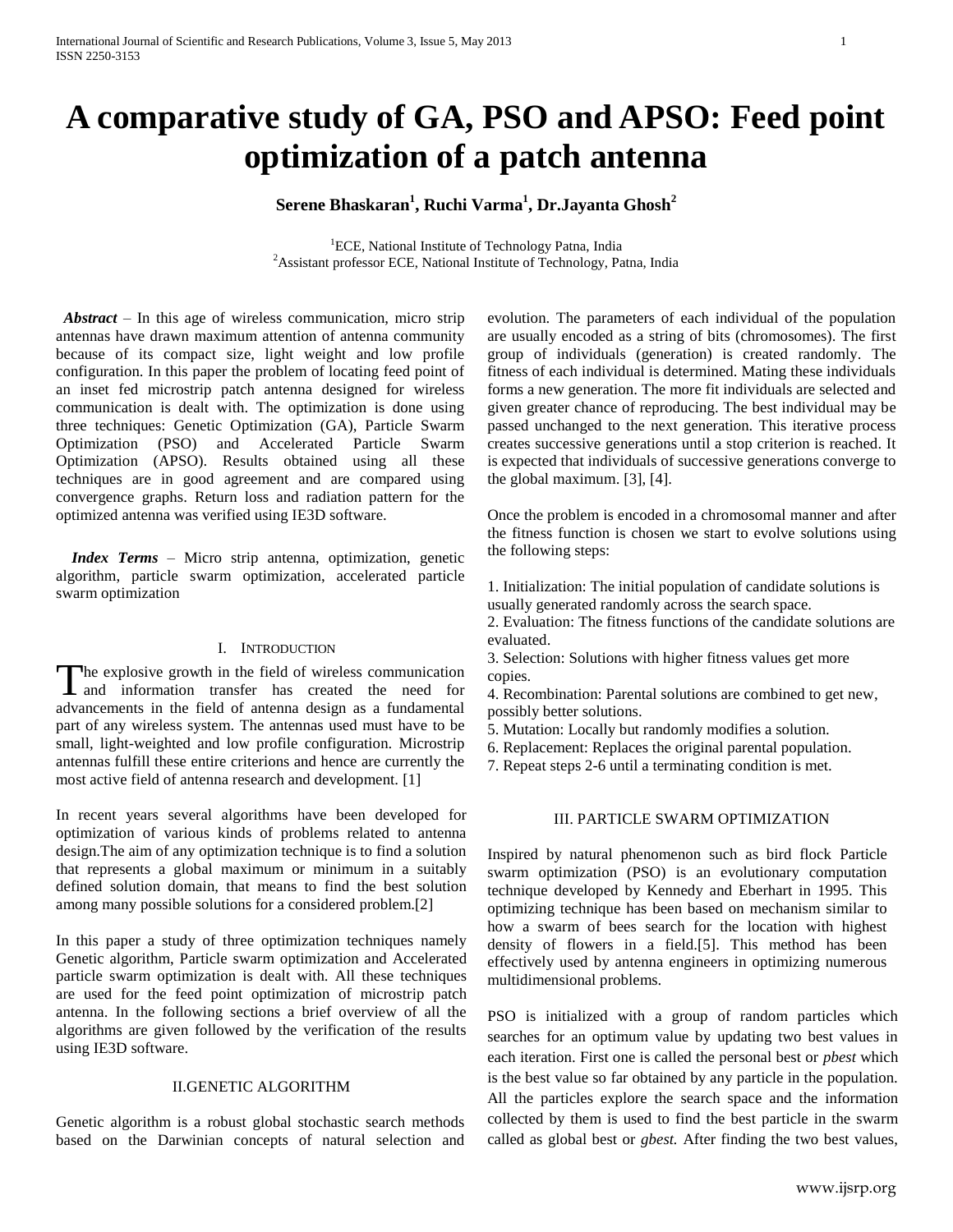the particle updates its velocity and positions with following equations (1) and (2):

$$
v[ ] = v[ ] + C1.random( ) . (pbest[ ] - present[ ] ) + C2. rand( )
$$
  
.
$$
. (gbest[ ] - present[ ] )
$$
  
present[ ] = present[ ] + v[ ] (2)

v[ ] is the particle velocity, persent[ ] is the current particle (solution). pbest[ ] and gbest[ ] are defined as stated before. rand() is a random number between  $(0,1)$ . It is introduced to randomly position all particles in the swarm to enable exhaustive exploration and exploitation of each particle on the entire solution space.C1, C2 are learning factors. Usually  $C1 = C2 = 2$ 

## III.ACCELERATED PARTICLE SWARM OPTIMIZATION

APSO is similar to that of PSO except the fact that it is an accelerated version of PSO. It harnesses the same concept of movement of swarm to locate the optimum value. Process begins with a randomly initialized population moving in randomly chosen directions. In PSO after locating the pbest and gbest in each iteration the particles would update their position and velocity for the next move. APSO updates acceleration in addition to position and velocity thus speeding up the process of search exploration. Finally, all particles will fly towards better and better positions over the searching process until the swarm moves closer to its optimum value.[6]

Thus in APSO there are three parameters to be considered for optimization which includes position, velocity and acceleration unlike in PSO there were just two parameters. This makes APSO faster than PSO though the difference can be noticeable when the dimension of the problem becomes more unlike when it's dealt with lower order dimension.

## IV.ANTENNA DESIGN

In this paper we designed a microstrip antenna for Bluetooth communication purpose i.e at a centre frequency(fr) of 2.44 GHz with dielectric constant  $(\epsilon_r)$  4.36 and substrate thickness (h) 1.6mm. At this frequency using the below formulae [7] we calculated the length and width of the antenna which came to be 29.061 mm and 37.526mm respectively.

Calculation of the Width (W):

$$
W = \frac{c_0}{(2 \times fr)} \sqrt{\frac{2}{(\epsilon_r + 1)}}
$$
(3)

Calculation of Effective dielectric constant ( $\varepsilon_{\text{reff}}$ ):

$$
\varepsilon_{\text{reff}} = (\varepsilon_{\text{r}} + 1)/2 + \frac{(\varepsilon_{\text{r}} - 1)/2}{\sqrt{(1 + 12 \times \frac{\text{h}}{\text{W}})}}\tag{4}
$$

Calculation of the length extension (ΔL):

$$
\Delta L = .412 \frac{((\varepsilon_{\text{reff}} + 3) * ((W/h) + 264))}{((\varepsilon_{\text{reff}} - 258) * ((W/h) + 8))}
$$
(5)

Calculation of effective length of patch (L):

$$
Left = L + 2 \Delta L \tag{6}
$$

$$
L_{\text{eff}} = \frac{c}{(2 \text{ fr.} \sqrt{(\varepsilon_{\text{ref}}))}}\tag{7}
$$

Where co is the speed of light in free space.

Impedance matching is a very important for designing an antenna as it decides the coupling effect. Perfect impedance matching leads to maximum coupling and thus minimizing the return loss. To locate the point where the impedance is 50 ohm is difficult task and is usually done by hit and trial method. In this paper the optimization task is to locate the feed point of an inset fed microstrip antenna.

We thus use an optimization technique to locate the point where the impedance is 50 ohm. We know that the impedance of a microstrip antenna varies as shown in figure(i)

$$
Rin(y = y_0) = Rin(y=0) \times cos^2 ((\pi/L).y_0)
$$
 (8)



Figure (i) normalised impedance of the microstrip patch

Using GA, PSO and APSO we designed a one dimensional fitness function to locate the feed point y(cm) of the antenna which is as given below:

$$
F = abs(Rin(y)-50)
$$
 (9)

## V.RESULTS

In this paper we compare the three optimization techniques namely GA, PSO and APSO. Matlab was used for implementing all these algorithms. The following parameters were chosen for optimization.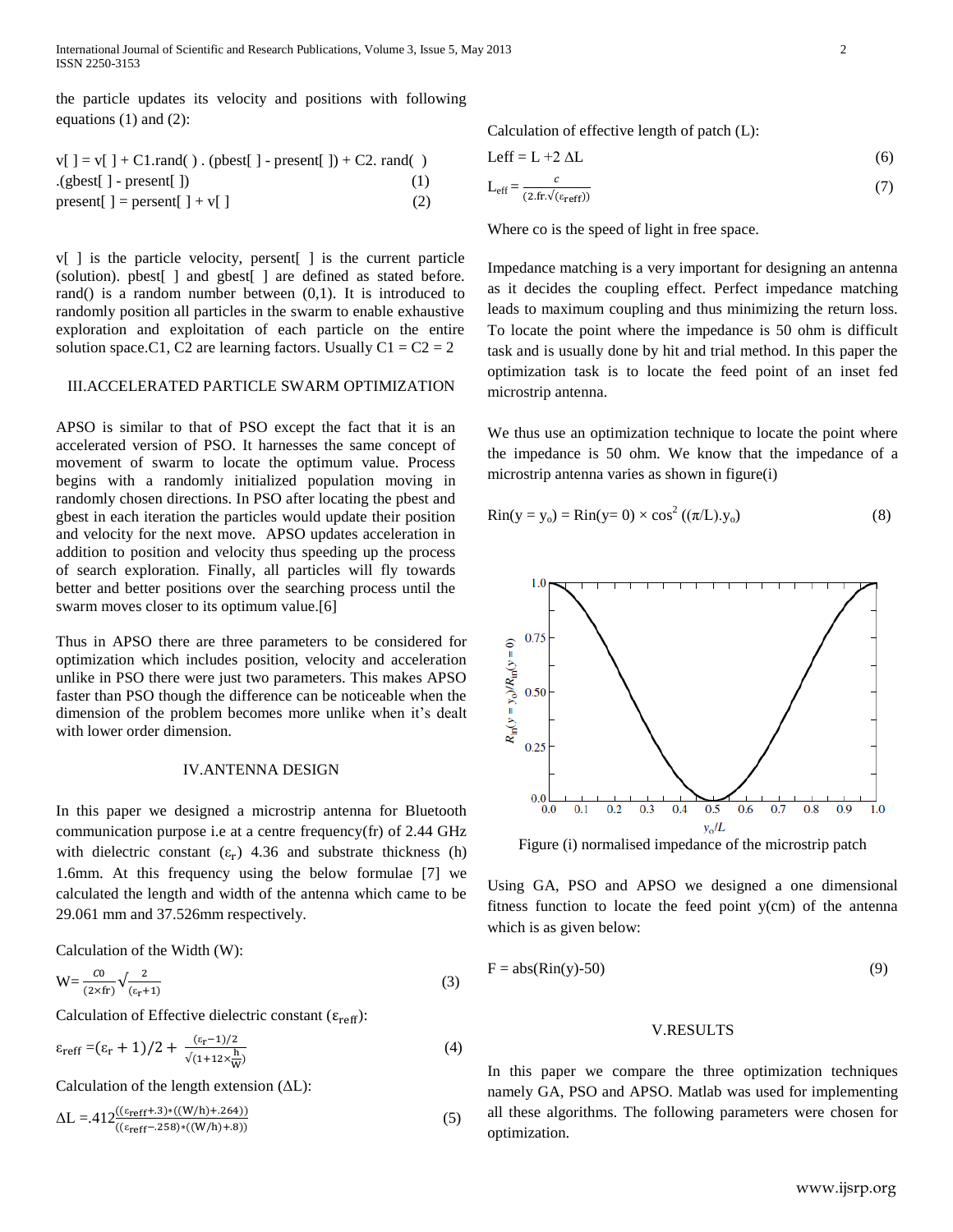| Technique                                           | <b>GA</b> | <b>PSO</b> | <b>APSO</b> |
|-----------------------------------------------------|-----------|------------|-------------|
| Particles                                           |           | 25         | 25          |
| <b>Iterations</b>                                   | 100       | 1000       | 100         |
| Convergence(for<br>an accuracy<br>up<br>to $0.01$ ) | 30        | 30         | 18          |

Convergence graph for all the techniques are obtained as shown in the figures below. All the algorithms converge to the same theoretical value but in different number of iterations.

IE3D software was used to verify the results. Return loss and the radiation pattern for the optimized design are shown in the following section.



Figure (ii) Convergence graph of GA

In GA we took the help of matlab's Global optimization tool box for this purpose whose convergence graph is as shown above in figure(ii). And for PSO Brian Birge[8] optimization tool box was used for the same as shown in figure(iii). APSO was obtained using matlab code.



Figure (iii) Convergence graph of PSO



Figure (iv) Convergence graph of APSO

## VI .RESULTS –VERIFICATION

Using IE3D an inset fed antenna operating for the frequency of 2.44 GHz with dielectric substrate 4.36 and thickness 1.6mm was designed as shown below.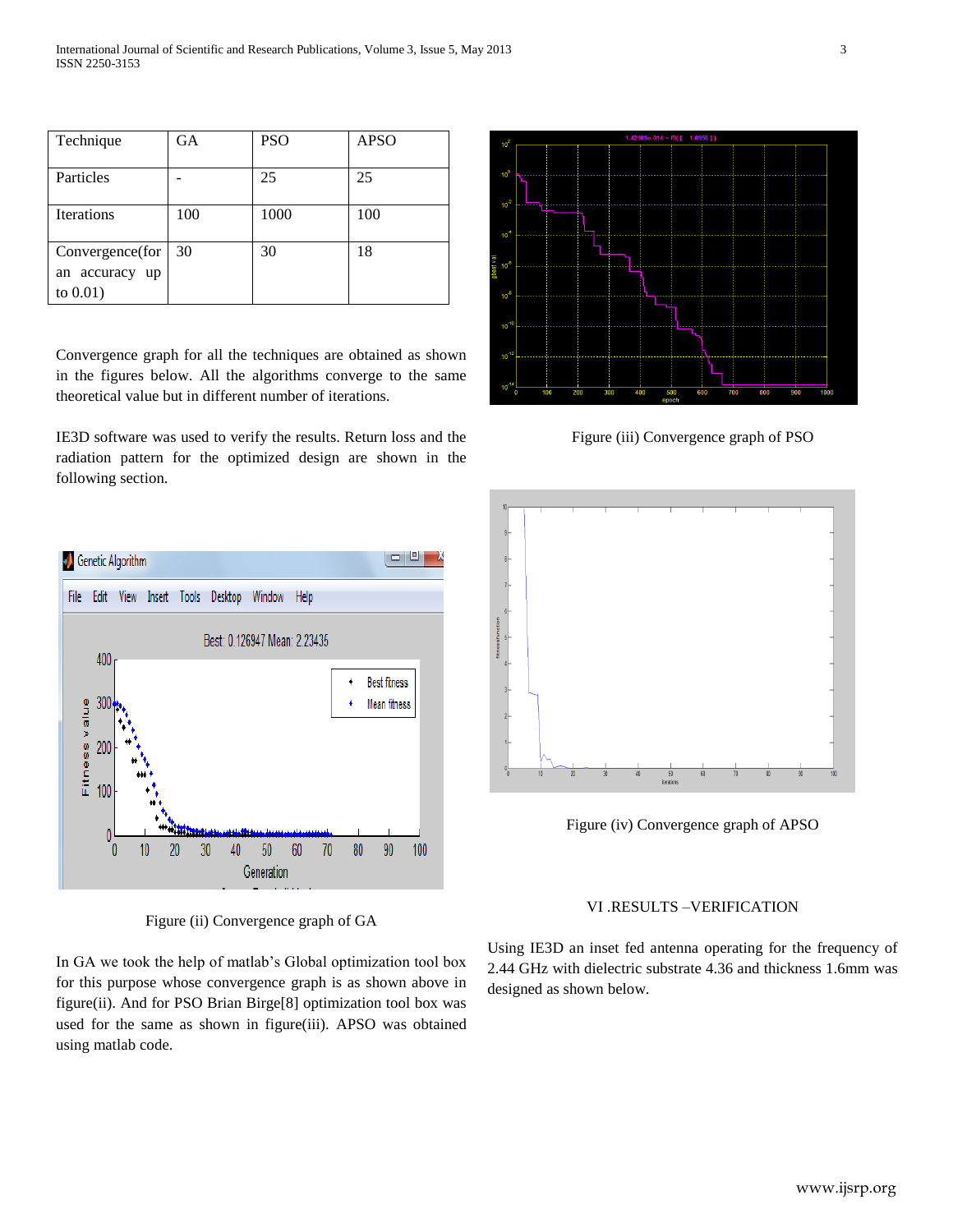

Figure (vi) Return loss

Figure (v) Inset fed microstrip antenna.

The antenna was designed for the protocol IEEE 802.11 i.e. for bluetooth communication purpose with length of the antenna as 29.061 mm and width of the antenna as 37.526 mm. Thickness of the feed point was taken to be 3 mm and the depth of the inset fed was the optimizing parameter. Using all the algorithms the optimized value was obtained as 10.956 mm.

With this design the antenna was simulated for a frequency range of 2 GHz to 3 GHz and the return loss was obtained around -26 GHz at the frequency of 2.44 GHz as shown in figure(v).

The analysis of the antenna structure was carried further to study the radiation pattern of the optimised structure which is shown in figure (vi).The radiation pattern clearly shows that there is radiation only in the forward direction but no radiation in the backward direction which gives an accuracy of the impedance matching of the designed structure. This means that the antenna is very much optimized to 50ohm.

-□ f=2.44631(GHz), E-total, phi=0 (deg)



Figure (vii) Radiation pattern